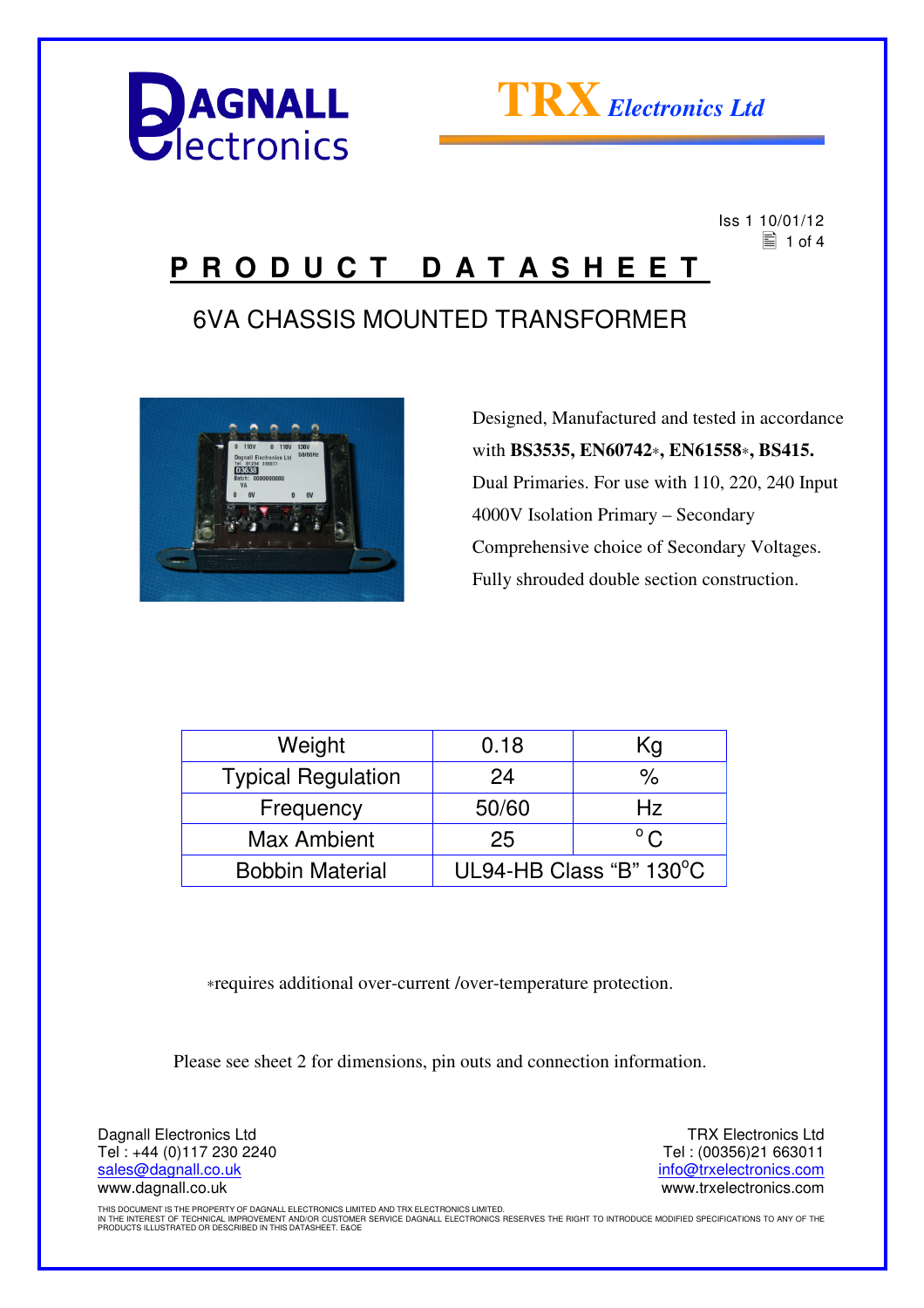



 $\begin{array}{r} \n \text{Iss 1 } 10/07/03 \\
\hline\n \text{2 of 4}\n \end{array}$  $\equiv$  2 of 4

#### Part Numbers

| Part No | Primary          | Secondary    | Recommended<br><b>Secondary Fuse</b> |
|---------|------------------|--------------|--------------------------------------|
| D3628   | 0-110 0-110-130V | $4.5 + 4.5V$ | 0.63AT                               |
| D3629   | 0-110 0-110-130V | $6+6V$       | 0.50AT                               |
| D3630   | 0-110 0-110-130V | $9 + 9V$     | 0.315AT                              |
| D3631   | 0-110 0-110-130V | $12 + 12V$   | 0.250AT                              |
| D3632   | 0-110 0-110-130V | $15 + 15V$   | 0.200AT                              |
| D3633   | 0-1100-110-130V  | $18 + 18V$   | 0.160AT                              |
| D3634   | 0-1100-110-130V  | $20+20V$     | 0.160AT                              |
| D3635   | 0-1100-110-130V  | $24 + 24V$   | 0.125AT                              |

Please see sheets 3 and 4 for dimensions, pin outs and connection information.

Dagnall Electronics Ltd Tel : +44 (0)117 230 2240 sales@dagnall.co.uk www.dagnall.co.uk

TRX Electronics Ltd Tel : (00356)21 663011 info@trxelectronics.com www.trxelectronics.com

THIS DOCUMENT IS THE PROPERTY OF DAGNALL ELECTRONICS LIMITED AND TRX ELECTRONICS LIMITED.<br>IN THE INTEREST OF TECHNICAL IMPROVEMENT AND/OR CUSTOMER SERVICE DAGNALL ELECTRONICS RESERVES THE RIGHT TO INTRODUCE MODIFIED SPECIF PRODUCTS ILLUSTRATED OR DESCRIBED IN THIS DATASHEET. E&OE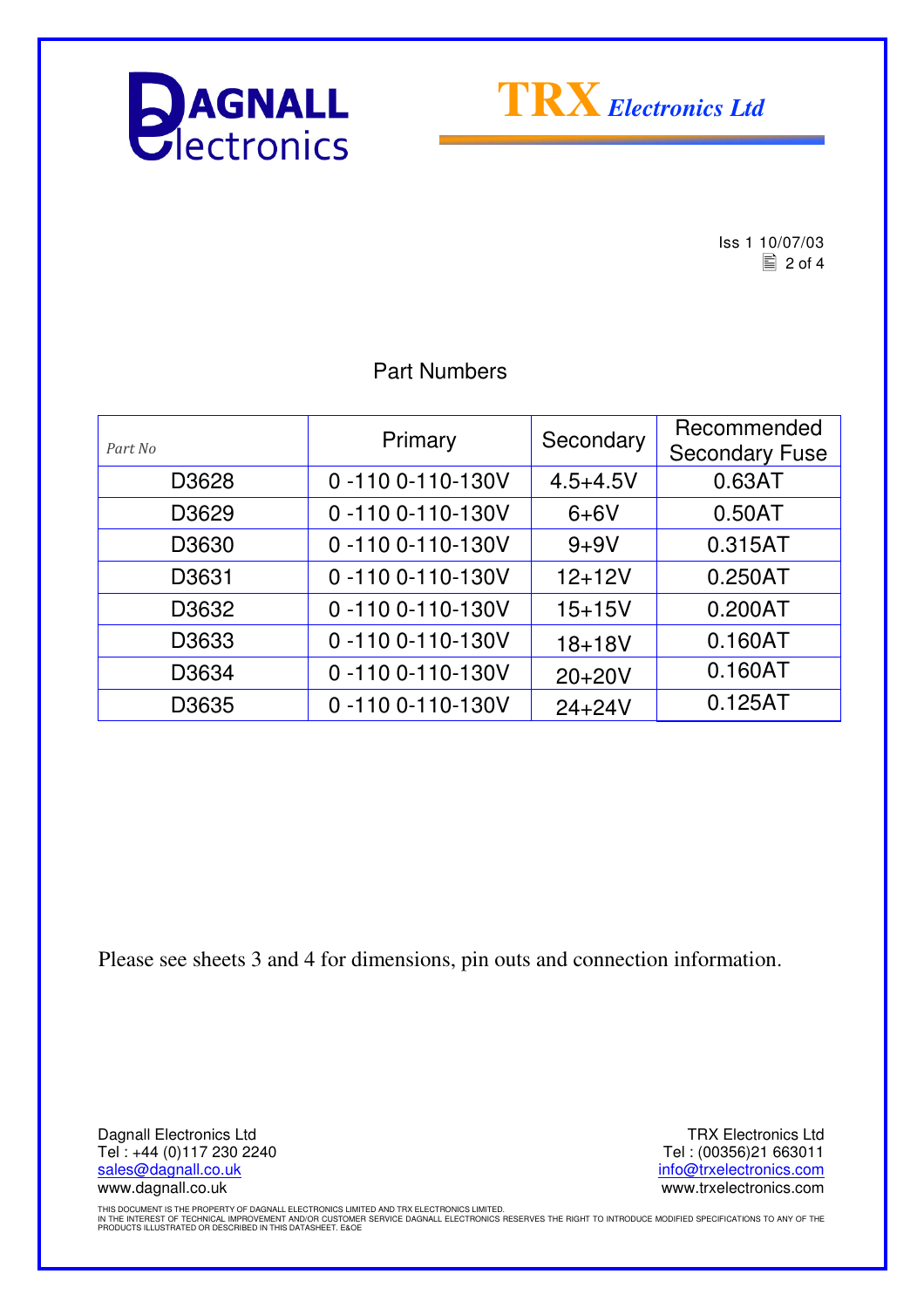



# PRODUCT DATASHEET

### **6VA CHASSIS MOUNTED TRANSFORMER**

**Outline Drawing**